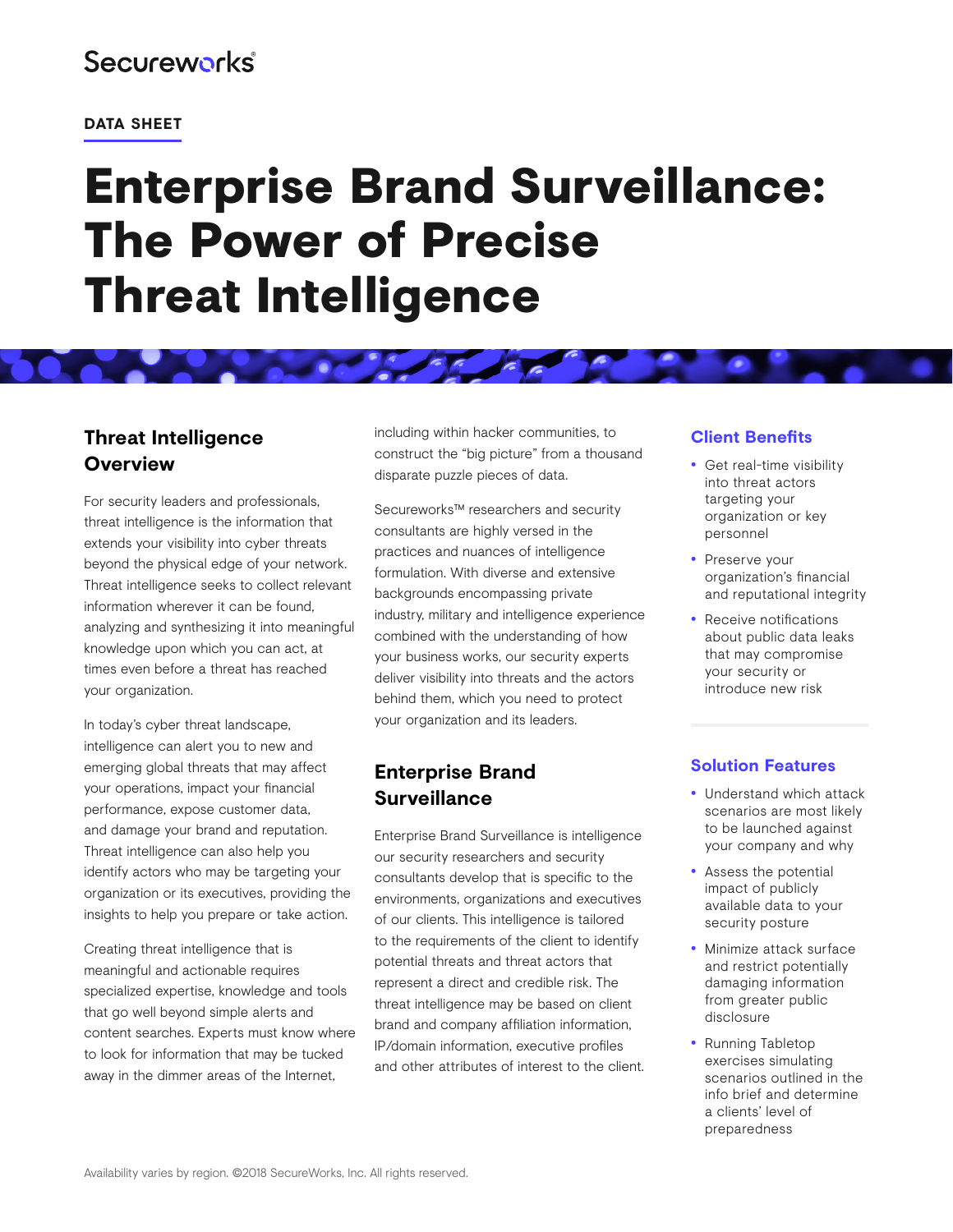#### **Enterprise Brand Surveillance**

#### Gain insight with tailored intelligence

Secureworks' Enterprise Brand Surveillance service gives you the actionable security intelligence and expert security consultation needed to monitor for threats beyond the edges of your organization. Enterprise Brand Surveillance service is offered as an ongoing service subscription or point-in-time service based on your needs.

#### Focus

- *Annual Subscription:* Get real-time visibility into threat actors targeting your organization or key personnel
- *Point-in-Time Services:* Understand which attack scenarios are most likely to be launched against your company and why

Targeted cyber security threats represent the greatest challenge to information security and the financial well being of your enterprise. The stakes are high and involve the potential for intellectual property theft, financial loss, the compromise of customer information, public embarrassment and, ultimately, the health and longevity of your organization. Because a targeted threat actor will select their target and marshal the resources needed to launch a sustained campaign against your organization, security leaders and security analysts must have greater visibility than ever before to threats beyond the edges of their networks.

Secureworks Enterprise Brand Surveillance services give you the actionable security intelligence and expert security consultation needed to monitor for threats beyond the edges of your network. Identify and assess targeted cyber threats and the actors behind them, gain insight into ongoing exploits at a detailed level and take proactive steps to defend against them. Get access to elite threat intelligence research identifying new tools, tactics and procedures, and discuss your concerns directly with expert resources, when you need them.

## **Identify Threat Actors Targeting Your Organization**

The Enterprise Brand Surveillance service provides realtime monitoring of information outlets to identify threat actors targeting your organization, so you can quickly and effectively prepare countermeasures to protect networks, systems, executives, assets and your brand reputation. The Enterprise Brand Surveillance service delivers compelling, actionable intelligence on threats specific to your enterprise. Enterprise Brand Surveillance provides direct consultative support to keep your security team apprised of activities by actors that may pose a threat to your organization.

Enterprise Brand Surveillance services allow organizations to identify and assess advanced threats and the actors behind them, gain insight into ongoing exploits at a detailed level and take proactive steps to defend against them.

#### This service helps you:

- Get real-time visibility into threat actors targeting your organization or key personnel
- Preserve your organization's financial and reputational integrity
- Receive notifications about public data leaks that may compromise your security or introduce new risk

*"Boards, company management and CISOs cannot eliminate all cybersecurity risk, but by learning to ask the right questions and prompting a productive dialogue, board members can ensure security staff and employees at large are doing their part to minimize and mitigate risk to the greatest extent possible."* 

#### **Barry Hensley**

Chief Threat Intelligence Officer, Secureworks